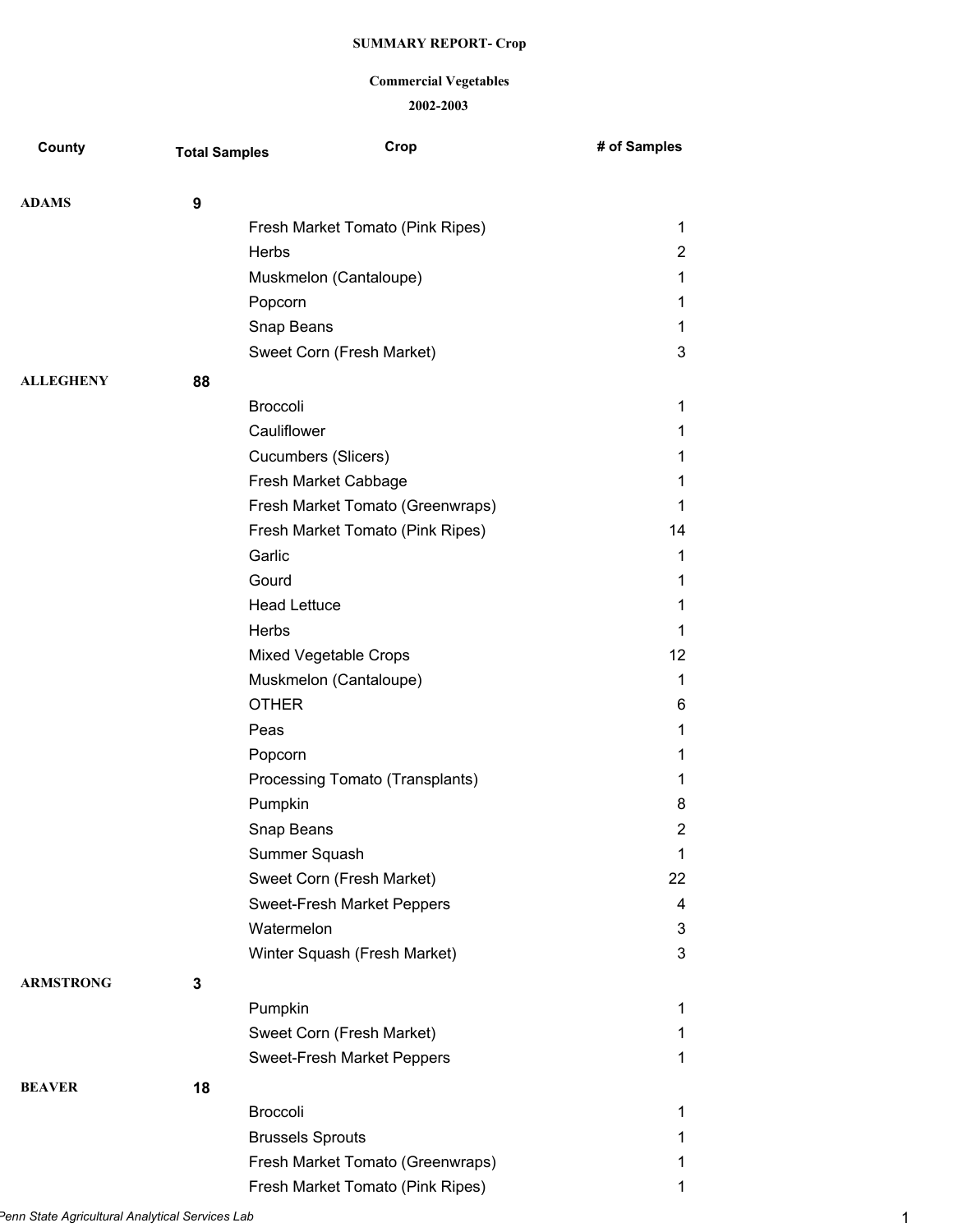#### **Commercial Vegetables**

| County          | <b>Total Samples</b> | Crop                                                            | # of Samples        |
|-----------------|----------------------|-----------------------------------------------------------------|---------------------|
|                 |                      | Leaf Lettuce                                                    | 1                   |
|                 |                      | Mixed Vegetable Crops                                           | 5                   |
|                 |                      | Pumpkin                                                         | $\overline{2}$      |
|                 |                      | Rhubarb-To Plant                                                | 1                   |
|                 |                      | Sweet Corn (Fresh Market)                                       | 4                   |
|                 |                      | <b>Sweet-Fresh Market Peppers</b>                               | 1                   |
| <b>BEDFORD</b>  | 9                    |                                                                 |                     |
|                 |                      | <b>Mixed Vegetable Crops</b>                                    | 3                   |
|                 |                      | Muskmelon (Cantaloupe)                                          | 1                   |
|                 |                      | Processing Tomato (Transplants)                                 | 1                   |
|                 |                      | Sweet Corn (Fresh Market)                                       | 3                   |
|                 |                      | Sweet-Fresh Market Peppers                                      | 1                   |
| <b>BERKS</b>    | 238                  |                                                                 |                     |
|                 |                      | Asparagus (Maintain)                                            | $\overline{2}$      |
|                 |                      | Cucumbers (Slicers)                                             | 1                   |
|                 |                      | Mixed Vegetable Crops                                           | 1                   |
|                 |                      | <b>OTHER</b>                                                    | 229                 |
|                 |                      | Pumpkin                                                         | 1                   |
|                 |                      | Sweet Corn (Fresh Market)                                       | 3                   |
|                 |                      | Sweet-Fresh Market Peppers                                      | 1                   |
|                 |                      |                                                                 |                     |
| <b>BLAIR</b>    | 13                   |                                                                 | 1                   |
|                 |                      | Fresh Market Cabbage                                            |                     |
|                 |                      | Fresh Market Tomato (Pink Ripes)                                | 1                   |
|                 |                      | <b>Mixed Vegetable Crops</b><br>Processing Tomato (Transplants) | $\overline{2}$<br>1 |
|                 |                      | Pumpkin                                                         | 4                   |
|                 |                      | Romaine Lettuce                                                 | 1                   |
|                 |                      | Sweet Corn (Fresh Market)                                       | 3                   |
|                 |                      |                                                                 |                     |
| <b>BRADFORD</b> | 9                    |                                                                 |                     |
|                 |                      | Mixed Vegetable Crops                                           | $\overline{2}$      |
|                 |                      | Pumpkin                                                         | 6                   |
|                 |                      | Sweet Corn (Fresh Market)                                       | 1                   |
| <b>BUCKS</b>    | 92                   |                                                                 |                     |
|                 |                      | Asparagus (To Plant)                                            | 1                   |
|                 |                      | <b>Broccoli</b>                                                 | 1                   |
|                 |                      | Fresh Market Tomato (Pink Ripes)                                | 3                   |
|                 |                      | Hot Peppers (Fresh Market)                                      | $\overline{2}$      |
|                 |                      | Mixed Vegetable Crops                                           | 10                  |
|                 |                      | Muskmelon (Cantaloupe)                                          | $\overline{2}$      |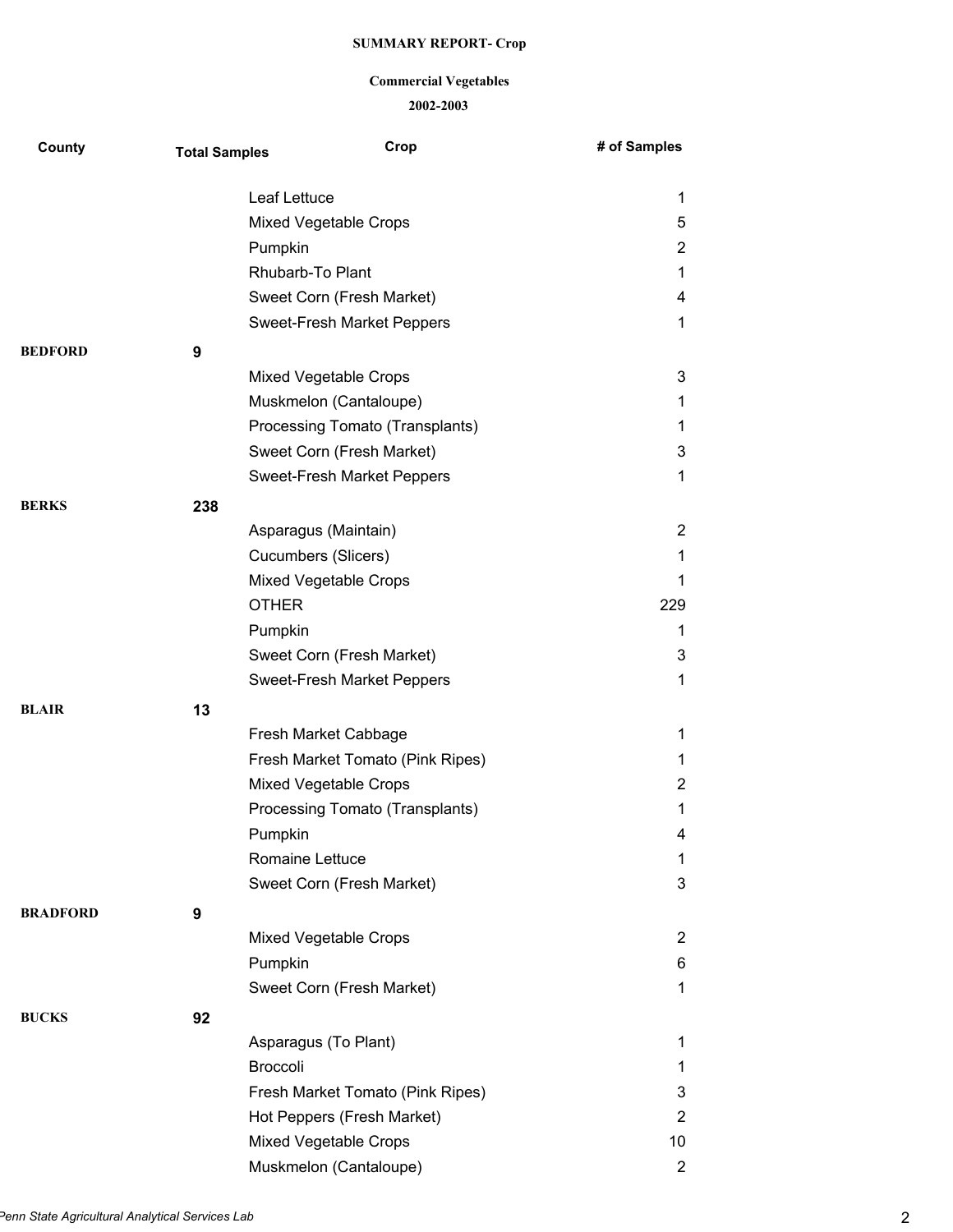# **Commercial Vegetables**

| County         | <b>Total Samples</b> | Crop                             | # of Samples          |
|----------------|----------------------|----------------------------------|-----------------------|
|                |                      | <b>OTHER</b>                     | 63                    |
|                |                      | Processing Tomato (Transplants)  | 1                     |
|                |                      | Sweet Corn (Fresh Market)        | 8                     |
|                |                      | <b>Sweet Potato</b>              | 1                     |
| <b>BUTLER</b>  | 37                   |                                  |                       |
|                |                      | Cucumbers (Picklers)             | 1                     |
|                |                      | Fresh Market Cabbage             | 1                     |
|                |                      | Fresh Market Tomato (Pink Ripes) | 3                     |
|                |                      | Mixed Vegetable Crops            | 2                     |
|                |                      | Muskmelon (Cantaloupe)           | 1                     |
|                |                      | Onion                            | 11                    |
|                |                      | <b>OTHER</b>                     | 1                     |
|                |                      | Pumpkin                          | 4                     |
|                |                      | Sweet Corn (Fresh Market)        | 10                    |
|                |                      | Sweet-Fresh Market Peppers       | $\overline{2}$        |
|                |                      | Watermelon                       | 1                     |
| <b>CAMBRIA</b> | 20                   |                                  |                       |
|                |                      | Asparagus (To Plant)             | $\overline{2}$        |
|                |                      | Fresh Market Cabbage             | $\mathbf{2}^{\prime}$ |
|                |                      | Fresh Market Tomato (Pink Ripes) | 1                     |
|                |                      | Ginseng-To Plant                 | 3                     |
|                |                      | <b>Mixed Vegetable Crops</b>     | 1                     |
|                |                      | Pumpkin                          | 9                     |
|                |                      | Sweet Corn (Fresh Market)        | 2                     |
| <b>CAMERON</b> | 3                    |                                  |                       |
|                |                      | Mixed Vegetable Crops            | 2                     |
|                |                      | Sweet Corn (Fresh Market)        | $\mathbf 1$           |
| <b>CENTRE</b>  | 614                  |                                  |                       |
|                |                      | Asparagus (Maintain)             | 1                     |
|                |                      | Asparagus (To Plant)             | 2                     |
|                |                      | Beans (Other Dry Types)          | 1                     |
|                |                      | Cabbage (Kraut)                  | 1                     |
|                |                      | Fresh Market Tomato (Pink Ripes) | 35                    |
|                |                      | Garlic                           | 1                     |
|                |                      | Hot Peppers (Fresh Market)       | 2                     |
|                |                      | <b>Mixed Vegetable Crops</b>     | 47                    |
|                |                      | Muskmelon (Cantaloupe)           | 1                     |
|                |                      | <b>OTHER</b>                     | 486                   |
|                |                      | Processing Tomato (Transplants)  | 4                     |
|                |                      | Pumpkin                          | 4                     |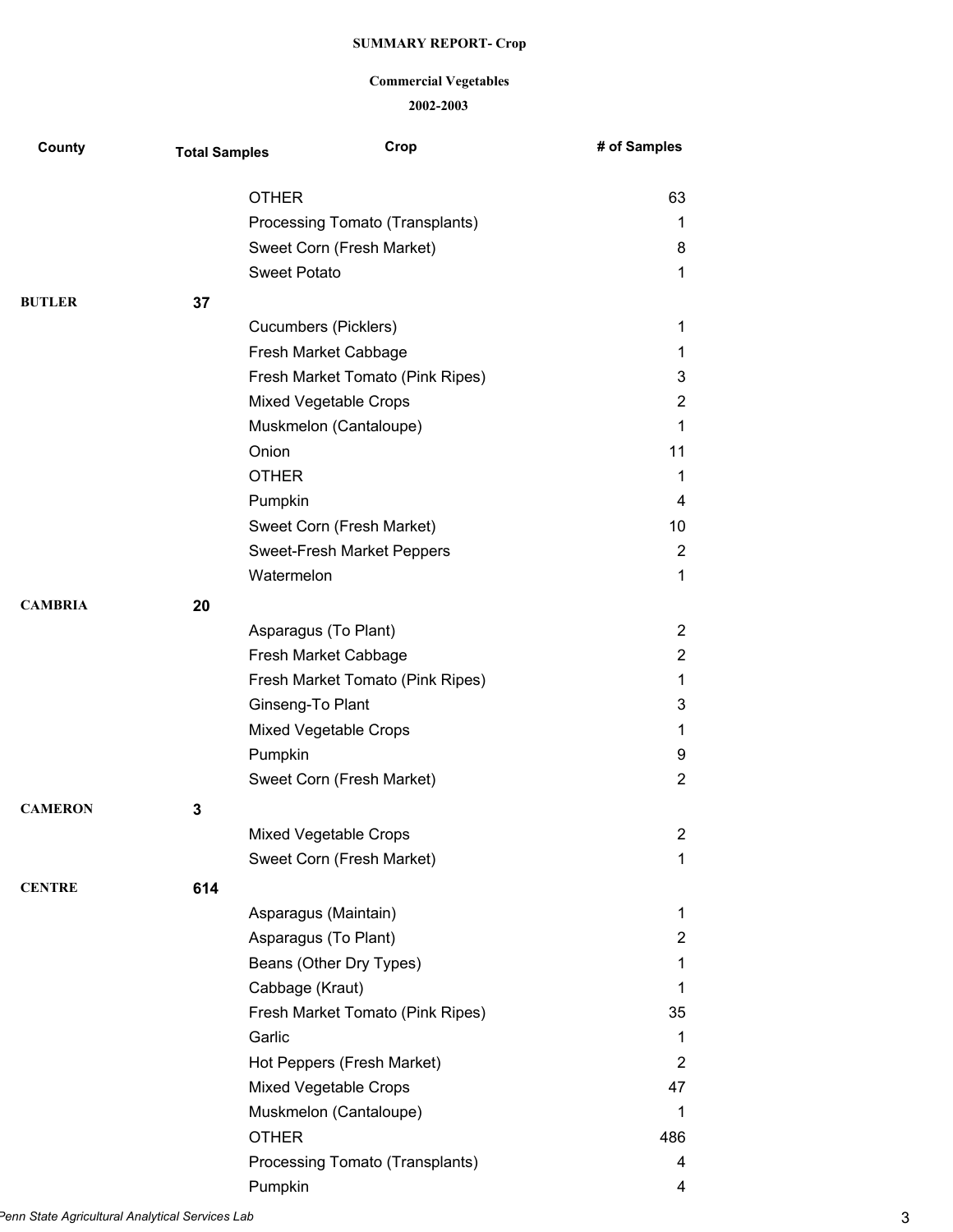# **Commercial Vegetables**

| County            | <b>Total Samples</b> | Crop                             | # of Samples    |
|-------------------|----------------------|----------------------------------|-----------------|
|                   |                      | Snap Beans                       | 10              |
|                   |                      | Sweet Corn (Fresh Market)        | 12 <sub>2</sub> |
|                   |                      | Sweet Corn (Processing)          | $\overline{7}$  |
|                   |                      |                                  |                 |
| <b>CHESTER</b>    | 25                   |                                  |                 |
|                   |                      | Asparagus (Maintain)             | $\overline{2}$  |
|                   |                      | Fresh Market Tomato (Pink Ripes) | 1               |
|                   |                      | Lima Beans                       | $\mathbf{1}$    |
|                   |                      | Mixed Vegetable Crops            | 11              |
|                   |                      | Pumpkin                          | 8               |
|                   |                      | Sweet Corn (Fresh Market)        | $\overline{2}$  |
| <b>CLARION</b>    | 4                    |                                  |                 |
|                   |                      | Fresh Market Tomato (Pink Ripes) | $\mathbf 1$     |
|                   |                      | Sweet Corn (Fresh Market)        | 3               |
| <b>CLEARFIELD</b> | 9                    |                                  |                 |
|                   |                      | <b>Mixed Vegetable Crops</b>     | 3               |
|                   |                      | Pumpkin                          | 4               |
|                   |                      | Sweet Corn (Fresh Market)        | $\overline{2}$  |
| <b>CLINTON</b>    | 3                    |                                  |                 |
|                   |                      | Fresh Market Tomato (Pink Ripes) | $\mathbf{1}$    |
|                   |                      | Mixed Vegetable Crops            | $\overline{2}$  |
| <b>COLUMBIA</b>   | 52                   |                                  |                 |
|                   |                      | Asparagus (To Plant)             | $\mathbf{1}$    |
|                   |                      | Cucumbers (Slicers)              | 5               |
|                   |                      | Eggplant                         | 1               |
|                   |                      | Fresh Market Tomato (Pink Ripes) | 12              |
|                   |                      | Mixed Vegetable Crops            | 1               |
|                   |                      | Pumpkin                          | 4               |
|                   |                      | Snap Beans                       | 21              |
|                   |                      | Sweet Corn (Fresh Market)        | 6               |
|                   |                      | Sweet-Fresh Market Peppers       | 1               |
| <b>CRAWFORD</b>   | 27                   |                                  |                 |
|                   |                      | <b>Mixed Vegetable Crops</b>     | 6               |
|                   |                      | Muskmelon (Cantaloupe)           | 1               |
|                   |                      | Onion                            | 1               |
|                   |                      | Pumpkin                          | 16              |
|                   |                      | Sweet Corn (Fresh Market)        | 3               |
|                   |                      |                                  |                 |
| <b>CUMBERLAND</b> | 19                   |                                  |                 |
|                   |                      | Asparagus (To Plant)             | $\mathbf{1}$    |
|                   |                      | Fresh Market Tomato (Pink Ripes) | $\overline{2}$  |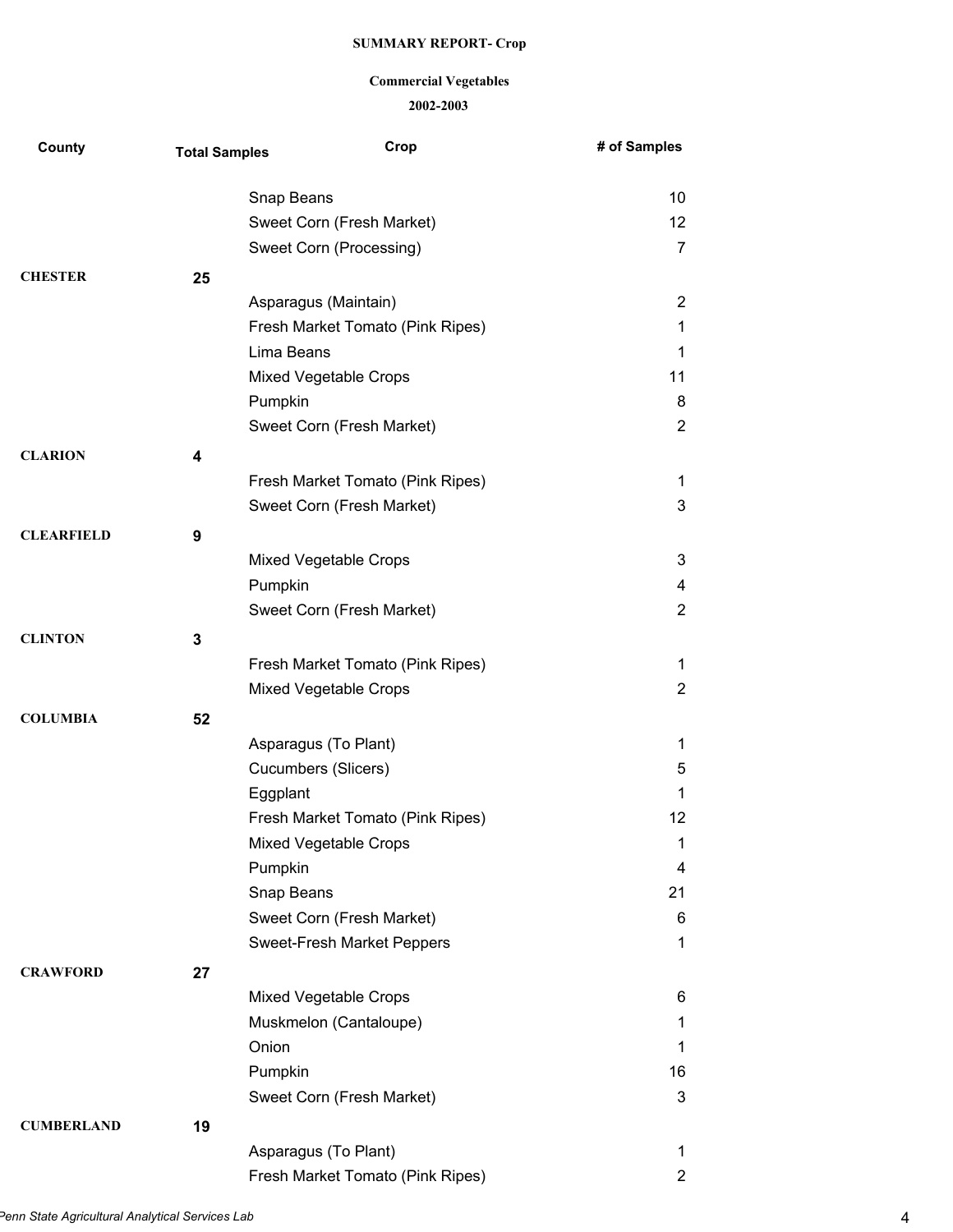#### **Commercial Vegetables**

| County          | <b>Total Samples</b> | Crop                             | # of Samples   |
|-----------------|----------------------|----------------------------------|----------------|
|                 |                      | Gourd                            | 6              |
|                 |                      | Lima Beans                       | 1              |
|                 |                      | Muskmelon (Cantaloupe)           | 5              |
|                 |                      | Pumpkin                          | 1              |
|                 |                      | Sweet Corn (Fresh Market)        | 3              |
| <b>DAUPHIN</b>  | 38                   |                                  |                |
|                 |                      | Asparagus (Maintain)             | 1              |
|                 |                      | <b>Cucumbers (Slicers)</b>       | 1              |
|                 |                      | Fresh Market Cabbage             | 3              |
|                 |                      | Fresh Market Tomato (Pink Ripes) | 3              |
|                 |                      | <b>Mixed Vegetable Crops</b>     | 4              |
|                 |                      | Muskmelon (Cantaloupe)           | 3              |
|                 |                      | Onion                            | 1              |
|                 |                      | Peas                             | 1              |
|                 |                      | Pumpkin                          | 6              |
|                 |                      | Snap Beans                       | 1              |
|                 |                      | Summer Squash                    | 1              |
|                 |                      | Sweet Corn (Fresh Market)        | 10             |
|                 |                      | Sweet-Fresh Market Peppers       | $\overline{2}$ |
|                 |                      | Watermelon                       | 1              |
| <b>DELAWARE</b> | 6                    |                                  |                |
|                 |                      | Fresh Market Tomato (Pink Ripes) | 1              |
|                 |                      | Mixed Vegetable Crops            | 1              |
|                 |                      | Sweet Corn (Fresh Market)        | 3              |
|                 |                      | Winter Squash (Fresh Market)     | 1              |
| ELK             | 16                   |                                  |                |
|                 |                      | <b>Cucumbers (Slicers)</b>       | 1              |
|                 |                      | Fresh Market Tomato (Pink Ripes) | 1              |
|                 |                      | <b>Mixed Vegetable Crops</b>     | 4              |
|                 |                      | Muskmelon (Cantaloupe)           | 1              |
|                 |                      | Onion                            | 1              |
|                 |                      | Peas                             | 1              |
|                 |                      | Pumpkin                          | 1              |
|                 |                      | Sweet Corn (Fresh Market)        | 5              |
|                 |                      | Sweet Corn (Processing)          | 1              |
| <b>ERIE</b>     | 49                   |                                  |                |
|                 |                      | Asparagus (Maintain)             | 2              |
|                 |                      | Beans (Other Dry Types)          | 2              |
|                 |                      | Fresh Market Tomato (Pink Ripes) | 3              |
|                 |                      | Onion                            | 10             |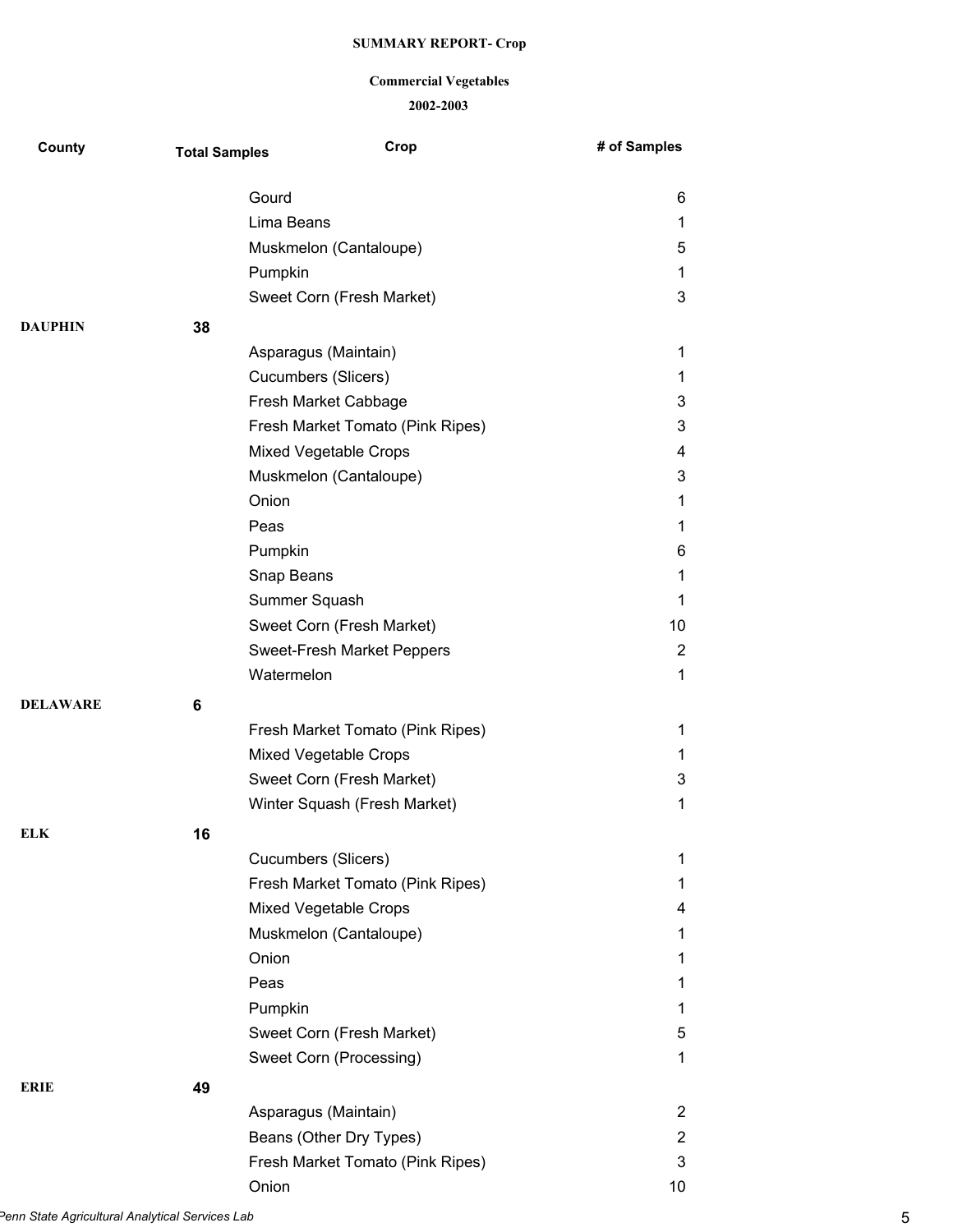#### **Commercial Vegetables**

| County            | <b>Total Samples</b> | Crop                             | # of Samples   |
|-------------------|----------------------|----------------------------------|----------------|
|                   |                      | <b>OTHER</b>                     | 18             |
|                   |                      | Pumpkin                          | 5              |
|                   |                      | Snap Beans                       | 3              |
|                   |                      | Sweet Corn (Fresh Market)        | 6              |
| <b>FAYETTE</b>    | 14                   |                                  |                |
|                   |                      | Fresh Market Cabbage             | 1              |
|                   |                      | Fresh Market Tomato (Pink Ripes) | 1              |
|                   |                      | Mixed Vegetable Crops            | 2              |
|                   |                      | Pumpkin                          | $\overline{2}$ |
|                   |                      | Sweet Corn (Fresh Market)        | $\overline{7}$ |
|                   |                      | Sweet-Fresh Market Peppers       | $\mathbf 1$    |
| <b>FOREST</b>     | 3                    |                                  |                |
|                   |                      | Pumpkin                          | 1              |
|                   |                      | Sweet Corn (Fresh Market)        | $\overline{2}$ |
| <b>FRANKLIN</b>   | 22                   |                                  |                |
|                   |                      | Fresh Market Tomato (Pink Ripes) | $\overline{2}$ |
|                   |                      | Leaf Lettuce                     | 3              |
|                   |                      | Mixed Vegetable Crops            | $\overline{2}$ |
|                   |                      | Muskmelon (Cantaloupe)           | 4              |
|                   |                      | Pumpkin                          | 3              |
|                   |                      | Snap Beans                       | 1              |
|                   |                      | Summer Squash                    | $\overline{2}$ |
|                   |                      | Sweet Corn (Fresh Market)        | 2              |
|                   |                      | Sweet-Fresh Market Peppers       | $\overline{2}$ |
|                   |                      | Watermelon                       | 1              |
| <b>FULTON</b>     | 10                   |                                  |                |
|                   |                      | Asparagus (Maintain)             | 7              |
|                   |                      | Mixed Vegetable Crops            | 1              |
|                   |                      | Sweet Corn (Fresh Market)        | $\overline{c}$ |
| <b>GREENE</b>     | 1                    |                                  |                |
|                   |                      | Sweet-Fresh Market Peppers       | 1              |
| <b>HUNTINGDON</b> | 8                    |                                  |                |
|                   |                      | Fresh Market Tomato (Pink Ripes) | 1              |
|                   |                      | <b>Mixed Vegetable Crops</b>     | 3              |
|                   |                      | Pumpkin                          | 1              |
|                   |                      | Sweet Corn (Fresh Market)        | 3              |
| <b>INDIANA</b>    | 11                   |                                  |                |
|                   |                      | Asparagus (Maintain)             | 1              |
|                   |                      | Fresh Market Tomato (Pink Ripes) | 1              |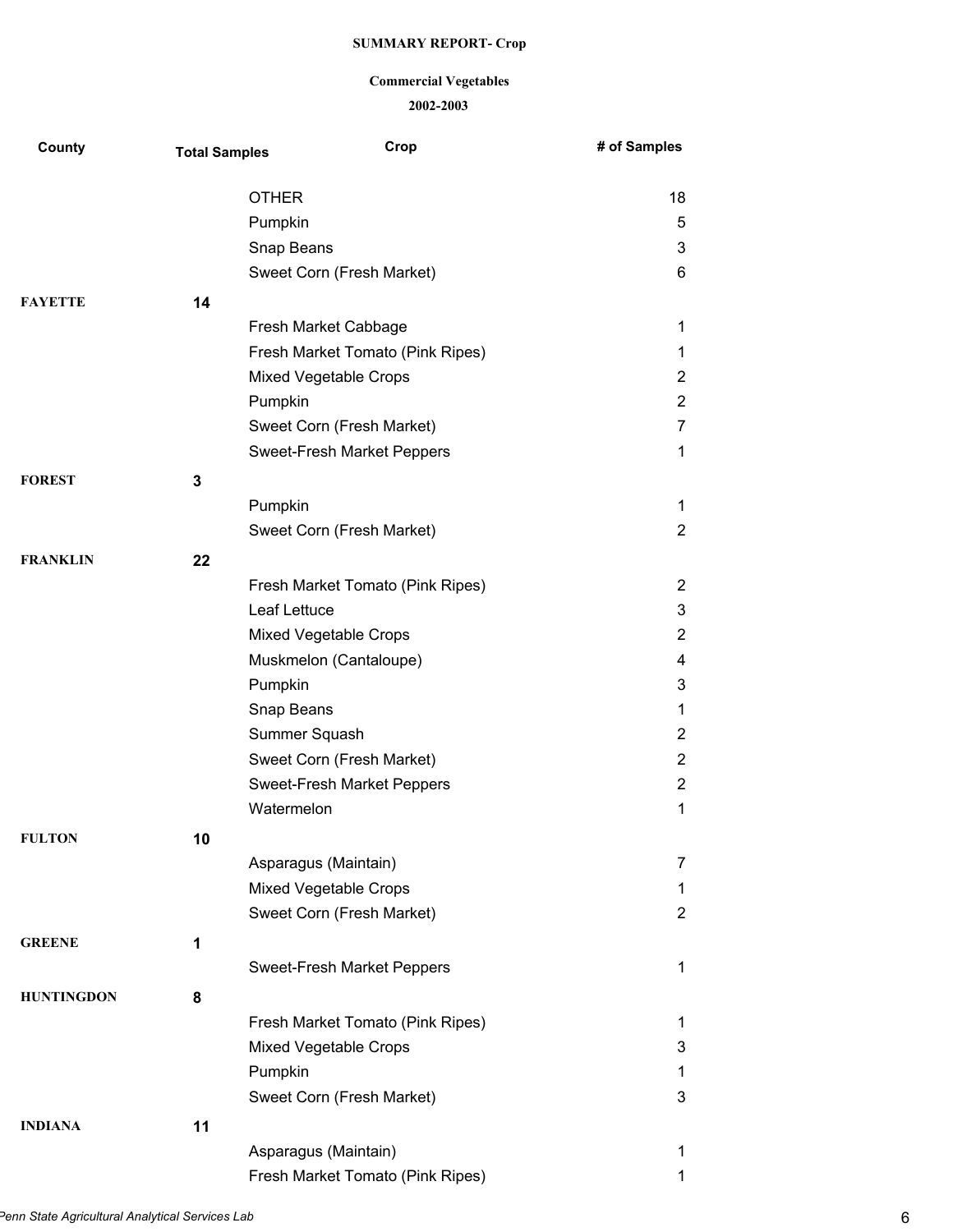#### **Commercial Vegetables**

| County            | <b>Total Samples</b> | Crop                              | # of Samples   |
|-------------------|----------------------|-----------------------------------|----------------|
|                   |                      | Hot Peppers (Fresh Market)        | 1              |
|                   |                      | Mixed Vegetable Crops             | 2              |
|                   |                      | Pumpkin                           | 3              |
|                   |                      | Rhubarb-Maintain                  | 1              |
|                   |                      | Sweet Corn (Fresh Market)         | 2              |
| <b>JEFFERSON</b>  | 13                   |                                   |                |
|                   |                      | Mixed Vegetable Crops             | 4              |
|                   |                      | Pumpkin                           | $\overline{2}$ |
|                   |                      | Sweet Corn (Fresh Market)         | 7              |
| <b>JUNIATA</b>    | 4                    |                                   |                |
|                   |                      | Pumpkin                           | 1              |
|                   |                      | Sweet Corn (Fresh Market)         | 3              |
| <b>LACKAWANNA</b> | 70                   |                                   |                |
|                   |                      | <b>Cucumbers (Picklers)</b>       | 1              |
|                   |                      | Fresh Market Cabbage              | $\overline{2}$ |
|                   |                      | Fresh Market Tomato (Greenwraps)  | 41             |
|                   |                      | Fresh Market Tomato (Pink Ripes)  | 4              |
|                   |                      | Garlic                            | 1              |
|                   |                      | Mixed Vegetable Crops             | 3              |
|                   |                      | Onion                             | 1              |
|                   |                      | <b>OTHER</b>                      | 1              |
|                   |                      | Processing Tomato (Transplants)   | 1              |
|                   |                      | Pumpkin                           | 5              |
|                   |                      | Sweet Corn (Fresh Market)         | 9              |
|                   |                      | <b>Sweet-Fresh Market Peppers</b> | 1              |
| <b>LANCASTER</b>  | 83                   |                                   |                |
|                   |                      | Fresh Market Cabbage              | 1              |
|                   |                      | Fresh Market Tomato (Pink Ripes)  | 4              |
|                   |                      | Hot Peppers (Fresh Market)        | 1              |
|                   |                      | Mixed Vegetable Crops             | 40             |
|                   |                      | Muskmelon (Cantaloupe)            | 5              |
|                   |                      | Pumpkin                           | 8              |
|                   |                      | Sweet Corn (Fresh Market)         | 19             |
|                   |                      | Sweet-Fresh Market Peppers        | 1              |
|                   |                      | Watermelon                        | 3              |
|                   |                      | Winter Squash (Fresh Market)      | 1              |
| <b>LAWRENCE</b>   | 17                   |                                   |                |
|                   |                      | <b>Cucumbers (Picklers)</b>       | 1              |
|                   |                      | Fresh Market Tomato (Pink Ripes)  | $\overline{2}$ |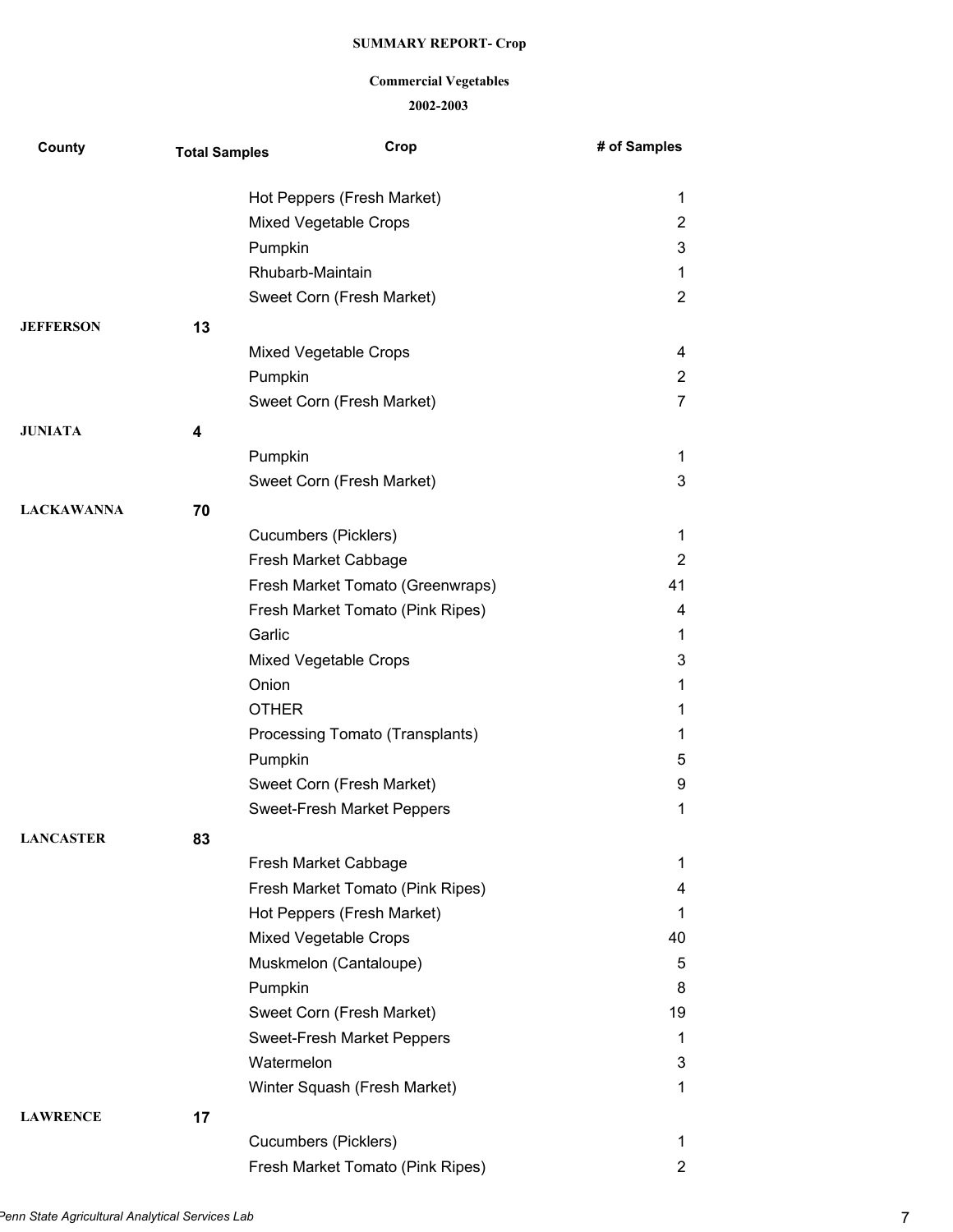#### **Commercial Vegetables**

| County          | <b>Total Samples</b> | Crop                             | # of Samples   |
|-----------------|----------------------|----------------------------------|----------------|
|                 |                      | Mixed Vegetable Crops            | 4              |
|                 |                      | Peas                             | $\overline{2}$ |
|                 |                      | Pumpkin                          | $\mathbf{1}$   |
|                 |                      | Sweet Corn (Fresh Market)        | 7              |
| <b>LEBANON</b>  | 15                   |                                  |                |
|                 |                      | Asparagus (Maintain)             | $\mathbf 1$    |
|                 |                      | Fresh Market Tomato (Pink Ripes) | $\overline{2}$ |
|                 |                      | Mixed Vegetable Crops            | $\overline{2}$ |
|                 |                      | Onion                            | $\mathbf{1}$   |
|                 |                      | <b>OTHER</b>                     | $\overline{2}$ |
|                 |                      | Pumpkin                          | 3              |
|                 |                      | Sweet Corn (Fresh Market)        | 3              |
|                 |                      | Sweet-Fresh Market Peppers       | 1              |
| <b>LEHIGH</b>   | 17                   |                                  |                |
|                 |                      | Asparagus (Maintain)             | 1              |
|                 |                      | Fresh Market Tomato (Pink Ripes) | $\overline{2}$ |
|                 |                      | Garlic                           | 1              |
|                 |                      | Ginseng-Maintain                 | 1              |
|                 |                      | Mixed Vegetable Crops            | 9              |
|                 |                      | <b>OTHER</b>                     | $\mathbf{1}$   |
|                 |                      | Sweet Corn (Fresh Market)        | $\overline{2}$ |
| <b>LUZERNE</b>  | 12                   |                                  |                |
|                 |                      | Fresh Market Tomato (Pink Ripes) | 1              |
|                 |                      | Herbs                            | 1              |
|                 |                      | Mixed Vegetable Crops            | 6              |
|                 |                      | Muskmelon (Cantaloupe)           | 1              |
|                 |                      | Pumpkin                          | 1              |
|                 |                      | Sweet Corn (Fresh Market)        | 1              |
|                 |                      | Sweet-Fresh Market Peppers       | 1              |
| <b>LYCOMING</b> | 14                   |                                  |                |
|                 |                      | Pumpkin                          | 5              |
|                 |                      | Snap Beans                       | 5              |
|                 |                      | Sweet Corn (Fresh Market)        | 3              |
|                 |                      | Sweet-Fresh Market Peppers       | 1              |
| <b>MCKEAN</b>   | 5                    |                                  |                |
|                 |                      | Mixed Vegetable Crops            | 1              |
|                 |                      | Processing Tomato (Transplants)  | 1              |
|                 |                      | Pumpkin                          | $\overline{2}$ |
|                 |                      | Sweet Corn (Fresh Market)        | 1              |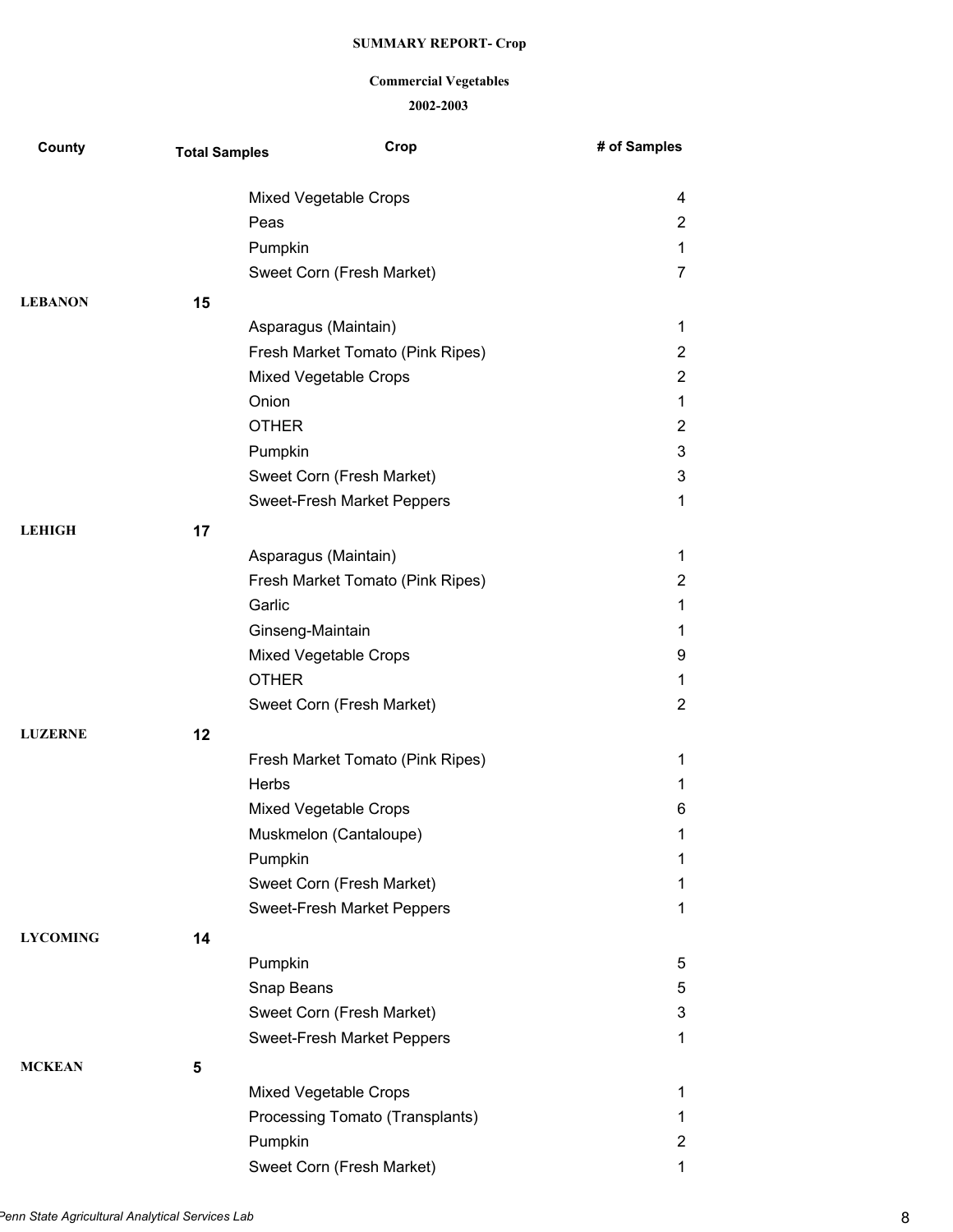#### **Commercial Vegetables**

**2002-2003**

| County            | <b>Total Samples</b> | Crop                                                     | # of Samples      |
|-------------------|----------------------|----------------------------------------------------------|-------------------|
| <b>MERCER</b>     | 56                   |                                                          |                   |
|                   |                      | Asparagus (To Plant)                                     | 1                 |
|                   |                      | <b>Beets</b>                                             | 1                 |
|                   |                      | Cucumbers (Slicers)                                      | 6                 |
|                   |                      | Eggplant                                                 | $\overline{2}$    |
|                   |                      | Fresh Market Cabbage                                     | 3                 |
|                   |                      | Fresh Market Tomato (Pink Ripes)                         | 4                 |
|                   |                      | Lima Beans                                               | $\mathbf 1$       |
|                   |                      | Mixed Vegetable Crops                                    | $\overline{2}$    |
|                   |                      | Muskmelon (Cantaloupe)                                   | $\overline{2}$    |
|                   |                      | Pumpkin                                                  | $12 \overline{ }$ |
|                   |                      | Sweet Corn (Fresh Market)                                | 17                |
|                   |                      | Sweet Corn (Processing)                                  | 1                 |
|                   |                      | Sweet-Fresh Market Peppers                               | 4                 |
| <b>MIFFLIN</b>    | 1                    |                                                          |                   |
|                   |                      | Fresh Market Tomato (Pink Ripes)                         | 1                 |
| <b>MONROE</b>     | 23                   |                                                          |                   |
|                   |                      | Fresh Market Tomato (Greenwraps)                         | $\mathbf{1}$      |
|                   |                      | Fresh Market Tomato (Pink Ripes)                         | 5                 |
|                   |                      | Garlic                                                   | 1                 |
|                   |                      | Mixed Vegetable Crops                                    | 3                 |
|                   |                      | Muskmelon (Cantaloupe)                                   | 1                 |
|                   |                      | Pumpkin                                                  | $\overline{2}$    |
|                   |                      | Sweet Corn (Fresh Market)                                | 9                 |
|                   |                      | <b>Sweet-Fresh Market Peppers</b>                        | 1                 |
|                   |                      |                                                          |                   |
| <b>MONTGOMERY</b> | 23                   |                                                          |                   |
|                   |                      | Asparagus (To Plant)                                     | 1                 |
|                   |                      | Fresh Market Tomato (Pink Ripes)<br>Herbs                | 8<br>1            |
|                   |                      |                                                          | 4                 |
|                   |                      | Mixed Vegetable Crops<br>Processing Tomato (Transplants) | 1                 |
|                   |                      | Pumpkin                                                  | 1                 |
|                   |                      | Radicchio                                                | 1                 |
|                   |                      | Sweet Corn (Fresh Market)                                | 6                 |
|                   |                      |                                                          |                   |
| <b>MONTOUR</b>    | 6                    | Fresh Market Tomato (Pink Ripes)                         | 1                 |
|                   |                      | Pumpkin                                                  | 1                 |
|                   |                      | Sweet Corn (Fresh Market)                                | 4                 |
|                   |                      |                                                          |                   |

**NORTHAMPTON 14**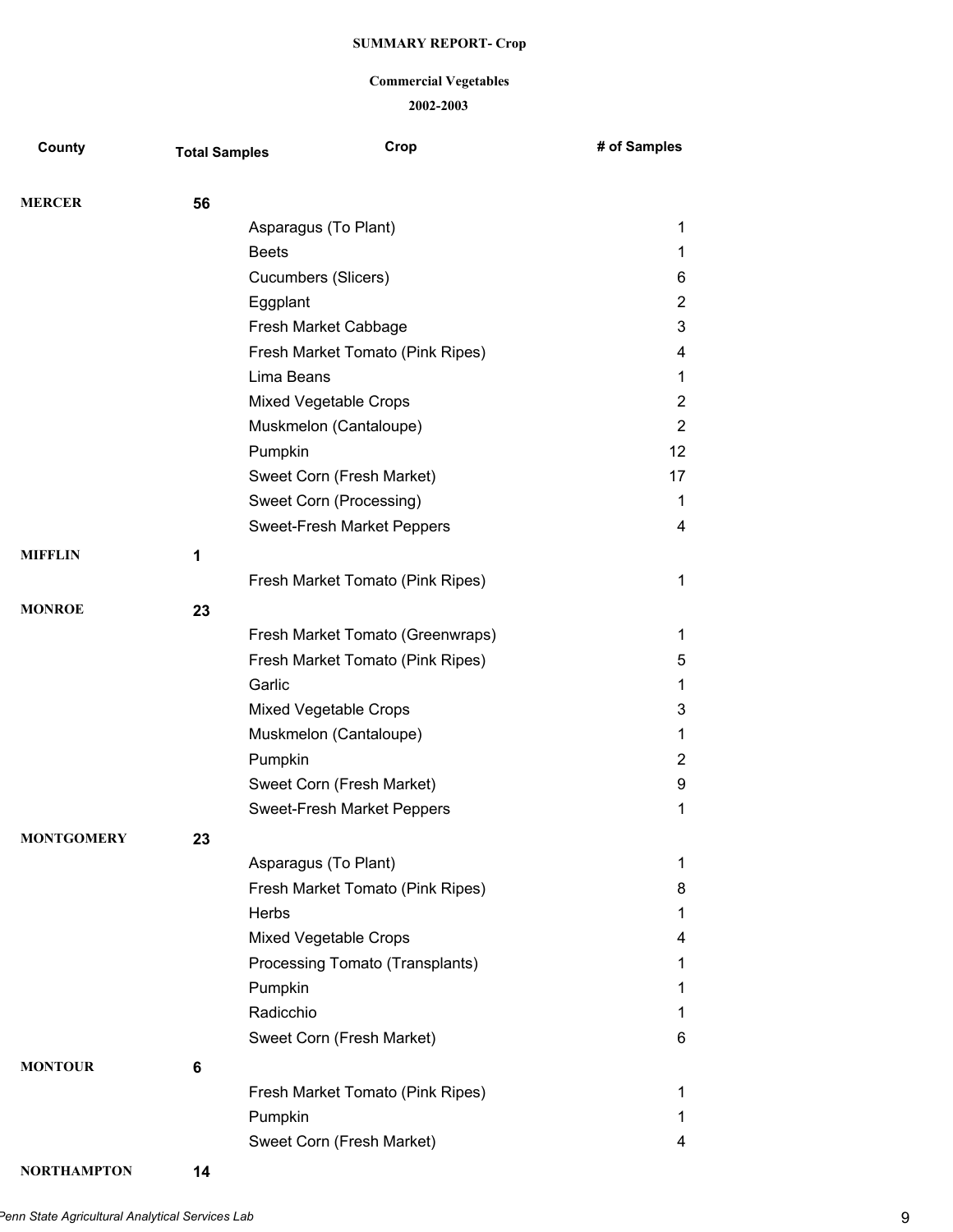#### **Commercial Vegetables**

#### **2002-2003**

| County                | <b>Total Samples</b> | Crop                             | # of Samples |
|-----------------------|----------------------|----------------------------------|--------------|
|                       |                      | Fresh Market Tomato (Pink Ripes) | 1            |
|                       |                      | Mixed Vegetable Crops            | 2            |
|                       |                      | Muskmelon (Cantaloupe)           | 1            |
|                       |                      | Pumpkin                          | 4            |
|                       |                      | Sweet Corn (Fresh Market)        | 5            |
|                       |                      | Sweet-Fresh Market Peppers       | 1            |
| <b>NORTHUMBERLAND</b> | 21                   |                                  |              |
|                       |                      | Fresh Market Tomato (Pink Ripes) | 2            |
|                       |                      | <b>Mixed Vegetable Crops</b>     | 1            |
|                       |                      | Processing Tomato (Transplants)  | 2            |
|                       |                      | Pumpkin                          | 3            |
|                       |                      | Sweet Corn (Fresh Market)        | 13           |
| <b>PERRY</b>          | 9                    |                                  |              |
|                       |                      | Asparagus (To Plant)             | 1            |
|                       |                      | Fresh Market Tomato (Pink Ripes) | 2            |
|                       |                      | Mixed Vegetable Crops            | 1            |
|                       |                      | Pumpkin                          | 1            |
|                       |                      | Sweet Corn (Fresh Market)        | 4            |
| <b>PHILADELPHIA</b>   | 49                   |                                  |              |
|                       |                      | <b>Mixed Vegetable Crops</b>     | 1            |
|                       |                      | <b>OTHER</b>                     | 46           |
|                       |                      | Pumpkin                          | 1            |
|                       |                      | Sweet Corn (Fresh Market)        | 1            |
| <b>PIKE</b>           | 3                    |                                  |              |
|                       |                      | Mixed Vegetable Crops            | 3            |
| <b>POTTER</b>         | 2                    |                                  |              |
|                       |                      | Summer Squash                    | 1            |
|                       |                      | Sweet Corn (Fresh Market)        | 1            |
| <b>SCHUYLKILL</b>     |                      |                                  |              |
|                       | 22                   | Asparagus (Maintain)             | 1            |
|                       |                      | Asparagus (To Plant)             | 1            |
|                       |                      | Fresh Market Cabbage             | 9            |
|                       |                      | Fresh Market Tomato (Pink Ripes) | 2            |
|                       |                      | Ginseng-To Plant                 | 3            |
|                       |                      | Mixed Vegetable Crops            | 1            |
|                       |                      | <b>OTHER</b>                     | 1            |
|                       |                      | Sweet Corn (Fresh Market)        | 3            |
|                       |                      | Sweet-Fresh Market Peppers       | 1            |

**SNYDER 16**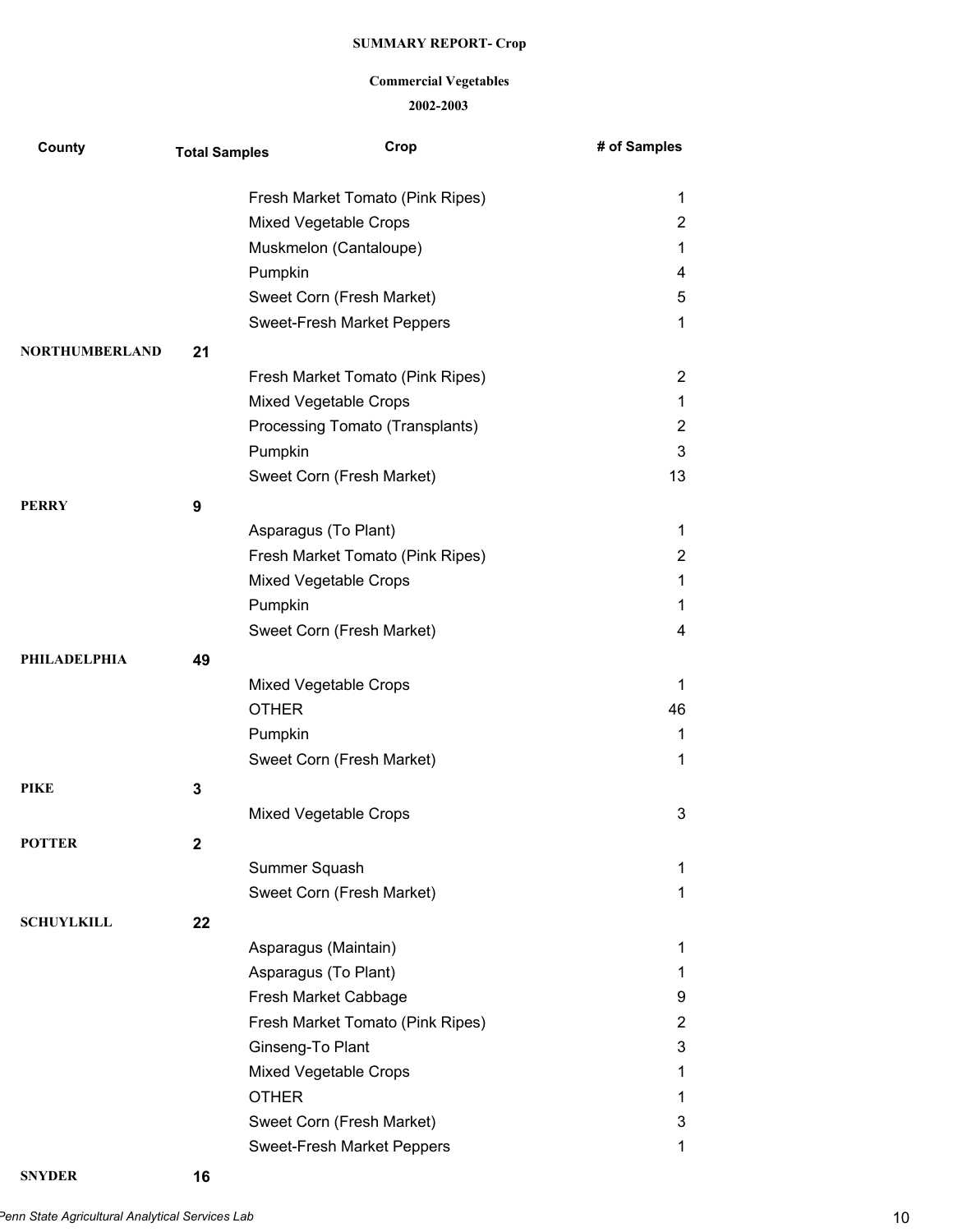# **Commercial Vegetables**

| County             | <b>Total Samples</b>    |                      | Crop                             | # of Samples        |
|--------------------|-------------------------|----------------------|----------------------------------|---------------------|
|                    |                         | Cucumbers (Picklers) |                                  | 1                   |
|                    |                         |                      | Fresh Market Tomato (Pink Ripes) | 5                   |
|                    |                         |                      | Muskmelon (Cantaloupe)           | 5                   |
|                    |                         | Peas                 |                                  | 1                   |
|                    |                         | Pumpkin              |                                  | 1                   |
|                    |                         |                      | Sweet Corn (Fresh Market)        | 1                   |
|                    |                         |                      | Sweet-Fresh Market Peppers       | 1                   |
|                    |                         | <b>Turnip Roots</b>  |                                  | 1                   |
| <b>SOMERSET</b>    | 8                       |                      |                                  |                     |
|                    |                         | Asparagus (Maintain) |                                  | 4                   |
|                    |                         |                      | <b>Mixed Vegetable Crops</b>     | $\overline{2}$      |
|                    |                         | Pumpkin              |                                  | 1                   |
|                    |                         |                      | Sweet Corn (Fresh Market)        | 1                   |
| <b>SULLIVAN</b>    | $\mathbf 2$             |                      |                                  |                     |
|                    |                         | Peas                 |                                  | 1                   |
|                    |                         | Pumpkin              |                                  | 1                   |
|                    |                         |                      |                                  |                     |
| <b>SUSQUEHANNA</b> | 12                      |                      |                                  |                     |
|                    |                         | Cucumbers (Slicers)  |                                  | 1                   |
|                    |                         |                      | Fresh Market Tomato (Pink Ripes) | $\overline{c}$      |
|                    |                         | Ginseng-To Plant     |                                  | 1                   |
|                    |                         |                      | Mixed Vegetable Crops            | 1                   |
|                    |                         | Pumpkin              |                                  | $\overline{2}$<br>5 |
|                    |                         |                      | Sweet Corn (Fresh Market)        |                     |
| <b>TIOGA</b>       | $\overline{\mathbf{2}}$ |                      |                                  |                     |
|                    |                         |                      | Fresh Market Tomato (Pink Ripes) | 1                   |
|                    |                         |                      | <b>Mixed Vegetable Crops</b>     | 1                   |
| <b>UNION</b>       | 174                     |                      |                                  |                     |
|                    |                         | Asparagus (Maintain) |                                  | 3                   |
|                    |                         | <b>OTHER</b>         |                                  | 170                 |
|                    |                         |                      | Sweet Corn (Fresh Market)        | 1                   |
| <b>VENANGO</b>     | 4                       |                      |                                  |                     |
|                    |                         |                      | Fresh Market Tomato (Pink Ripes) | $\overline{2}$      |
|                    |                         | Herbs                |                                  | 1                   |
|                    |                         |                      | Mixed Vegetable Crops            | 1                   |
| <b>WARREN</b>      | 12                      |                      |                                  |                     |
|                    |                         | Ginseng-To Plant     |                                  | 1                   |
|                    |                         |                      | Mixed Vegetable Crops            | 1                   |
|                    |                         |                      | Processing Tomato (Transplants)  | 1                   |
|                    |                         | Pumpkin              |                                  | 1                   |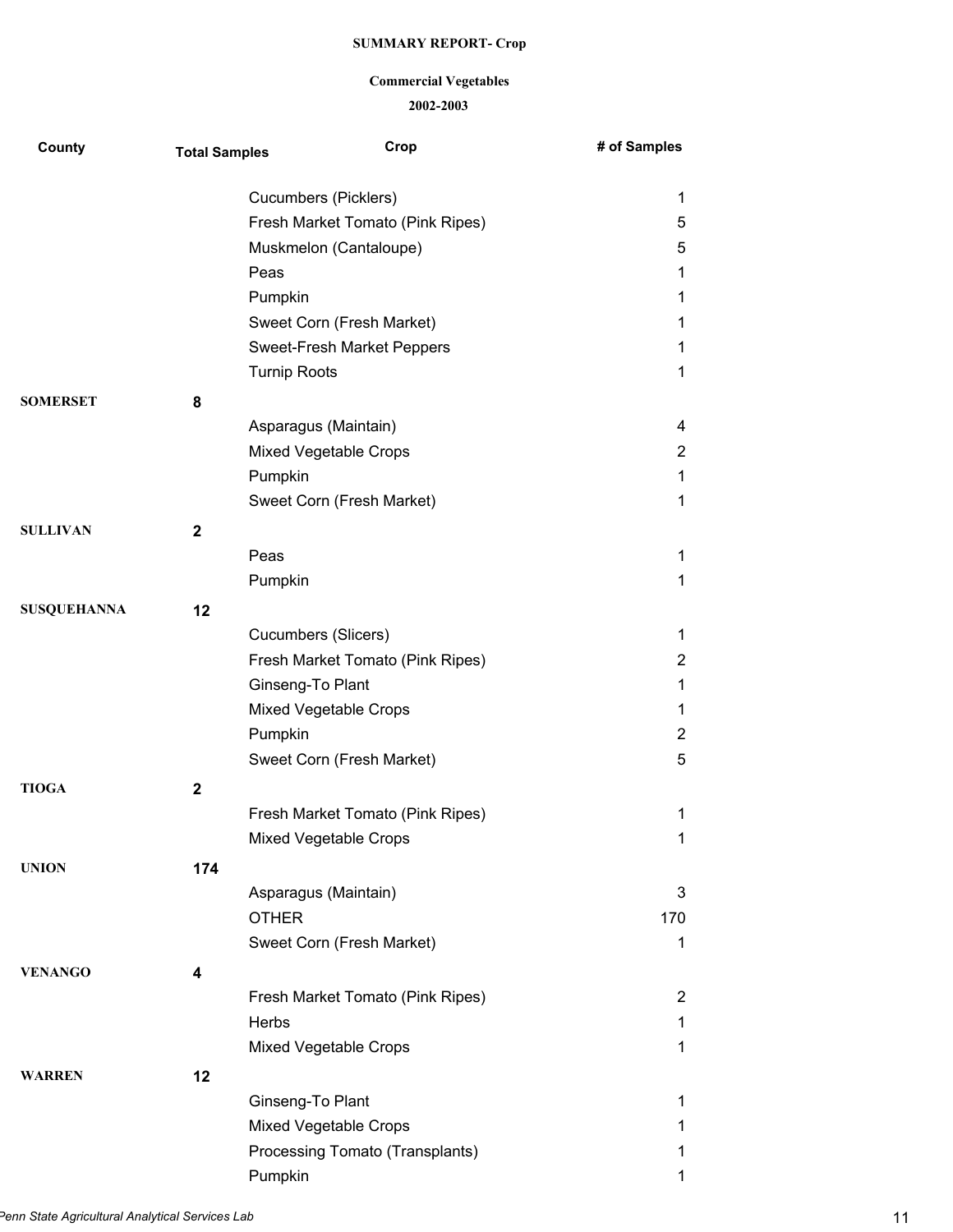# **Commercial Vegetables**

| County            | <b>Total Samples</b> | Crop                              | # of Samples   |
|-------------------|----------------------|-----------------------------------|----------------|
|                   |                      | Snap Beans                        | 1              |
|                   |                      | Sweet Corn (Fresh Market)         | 5              |
|                   |                      | <b>Sweet-Fresh Market Peppers</b> | $\mathbf{1}$   |
|                   |                      | Winter Squash (Fresh Market)      | $\mathbf{1}$   |
| <b>WASHINGTON</b> | 21                   |                                   |                |
|                   |                      | Fresh Market Tomato (Pink Ripes)  | $\overline{2}$ |
|                   |                      | Garlic                            | $\mathbf{1}$   |
|                   |                      | Mixed Vegetable Crops             | 1              |
|                   |                      | Onion                             | 4              |
|                   |                      | Peas                              | $\mathbf{1}$   |
|                   |                      | Processing Tomato (Transplants)   | 1              |
|                   |                      | Pumpkin                           | $\overline{2}$ |
|                   |                      | Sweet Corn (Fresh Market)         | 7              |
|                   |                      | Sweet-Fresh Market Peppers        | $\overline{2}$ |
| <b>WAYNE</b>      | $\mathbf 2$          |                                   |                |
|                   |                      | Mixed Vegetable Crops             | $\mathbf{1}$   |
|                   |                      | Pumpkin                           | 1              |
| WESTMORELAND      | 24                   |                                   |                |
|                   |                      | Fresh Market Tomato (Pink Ripes)  | 3              |
|                   |                      | Herbs                             | 2              |
|                   |                      | Mixed Vegetable Crops             | 7              |
|                   |                      | Processing Tomato (Transplants)   | 1              |
|                   |                      | Sweet Corn (Fresh Market)         | 9              |
|                   |                      | Sweet-Fresh Market Peppers        | 1              |
|                   |                      | Watermelon                        | 1              |
| <b>WYOMING</b>    | 21                   |                                   |                |
|                   |                      | Fresh Market Tomato (Pink Ripes)  | 5              |
|                   |                      | Mixed Vegetable Crops             | $\mathbf{1}$   |
|                   |                      | Onion                             | 1              |
|                   |                      | Pumpkin                           | 5              |
|                   |                      | Sweet Corn (Fresh Market)         | 5              |
|                   |                      | Sweet-Fresh Market Peppers        | 4              |
| <b>YORK</b>       | 52                   |                                   |                |
|                   |                      | Asparagus (Maintain)              | $\mathbf{1}$   |
|                   |                      | Asparagus (To Plant)              | 1              |
|                   |                      | <b>Broccoli</b>                   | 1              |
|                   |                      | Cauliflower                       | 1              |
|                   |                      | Fresh Market Cabbage              | 1              |
|                   |                      | Gourd                             | 1              |